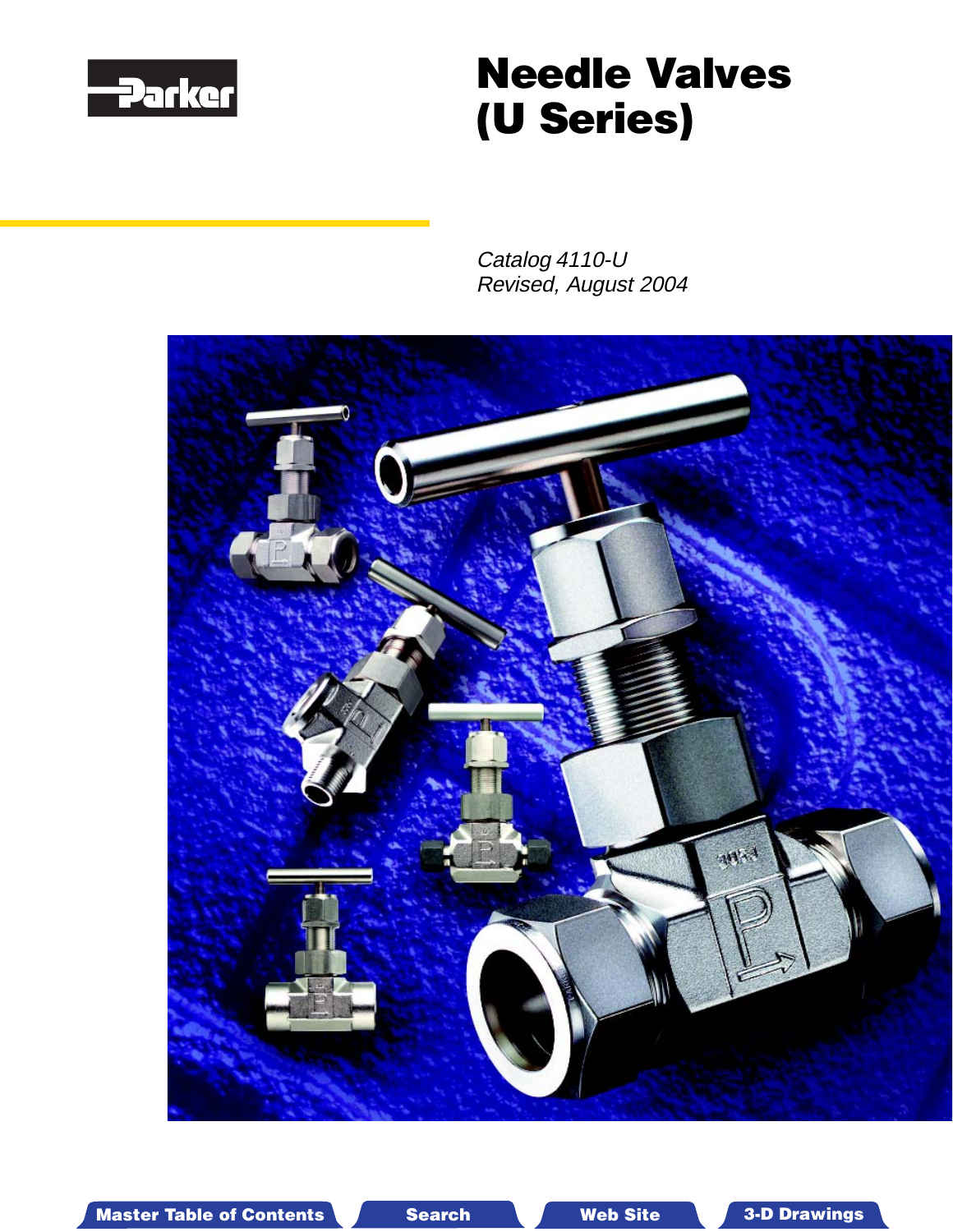## **Introduction**

Parker U Series Union Bonnet Valves have been engineered for use at pressures up to 6,000 (414 bar) and temperatures as high as 1,200 °F (649 °C). A non-rotating lower stem helps to extend packing life by removing rotation from the packing area. Stem packing below the threads isolates the thread lubricant from the flow, ensuring adequate lubrication regardless of the media.

## **Features**

- Union bonnet design ensures high integrity seal under severe service applications
- Packing below the power threads protects thread lubricants from media and isolates the lubricants from the media
- Dust seal in the packing nut protects stem threads from external contamination
- Stem swivel above the packing eliminates entrapment area and increases packing life
- Choice of Grafoil<sup>®</sup> or PTFE packing
- Choice of Regulating or Blunt stem types. Blunt stem type helps combat wire draw which may occur when two phase flow is present (i.e. steam service)
- 316 stainless steel construction

**Materials of Construction**

- Wide variety of US Customary and SI ports
- Panel mountable
- 100% factory tested

## Item # Description | Material \*1 Body ASTM A 182, Type F316 2 Bonnet Nut | ASTM A 479, Type 316 \*3 Bonnet ASTM A 479, Type 316  $^{\star}$ 4  $\qquad$  Lower Stem $^{\star}$   $\qquad$  ASTM A 564, Type 630

#### 5 | Upper Stem | ASTM A 564, Type 630 6 Stem Guide **ASTM A 581, Type 416** 7 Ball 440-C Stainless Steel  $*$ 8 | Bonnet Seal $^{\ast\,*}$  | Nickel-Chromium-Iron Alloy 9 | Packing Nut | ASTM A 479, Type 316 \*10 Packing\*\*\* Grafoil® \*11 Packing Washer 316 Stainless Steel 12 | Handle<sup>\*\*\*\*</sup> Aluminum 13 | Handle Screw | 316 Stainless Steel 14 Dust Seal<sup>\*\*\*\*\*</sup> 1 Nylon 6/6 15 | Locking Nut | Stainless Steel

Wetted parts

Lower Stem material is ASTM A 276 Type 316 with HT option

- Not required on U6 and U12 Series which have metal-to-metal seals
- Optional PTFE Packing is available

7arker

Handle material is stainless steel with HT option

Dust Seal not available with HT option

Lubrication: Molybdenum disulfide with soft metallic fillers

## **Specifications**

**Pressure Rating:** 6000 psig (414 bar) CWP **Temperature Rating:** PTFE packing: -65 °F to 450 °F (-54 °C to 232 °C) Grafoil® packing: -65 °F to 700 °F (-54 °C to 371 °C) Grafoil® packing with HT option: -65 °F to 1200 °F (-54 °C to 649 °C) **Orifice:** .177" to .437" (4.5mm to 11.1mm) **Cv :** .53 to 3.55

#### **Pressure Rating and Tubing Selection:**

For working pressures of A-LOK® and CPI™ tube connections, please see the Instrument Tubing [Selection Guide \(Bulletin 4200-TS\), found in the](#page-0-0) Technical Section of the Parker Instrumentation Products Master Binder, or the Parker Instrument Tube Fitting Installation Manual (Bulletin 4200-B4).

For working pressures of valves with external or [internal pipe threads, please see Catalog 4260,](#page-0-0) Instrumentation Pipe Fittings.



Model Shown: 16F-U16LR-G-SS

2 **Parker Hannifin Corporation** Instrumentation Products Division Jacksonville, Alabama

Master Table of Contents **Master Table of Contents 3-D Drawings Search Master T Web Site able of Contents 3-D Drawings**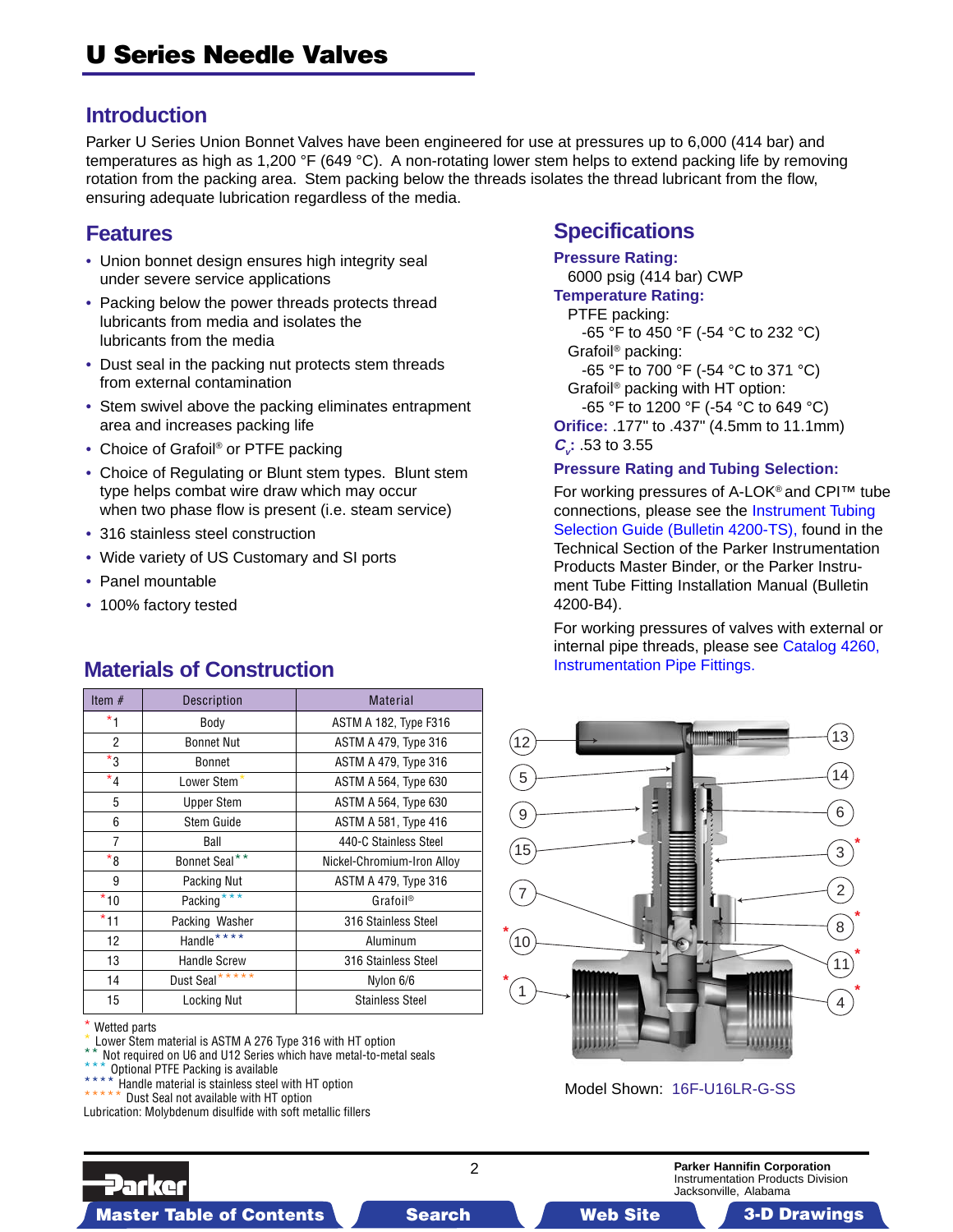## **U Series Needle Valves**

## **Pressure vs. Temperature Flow Characteristics**





B

ŀ.

A

dimensions in millimeters

.59 (15.0)

## **U6 Series Dimensions / Flow Data**

B

.59 (15.0)

A

| <b>Basic</b>         |                      | <b>End Connections</b>              |          |                            | Flow Data |                |                   |               |              |               |                | <b>Dimensions</b> |                |      |  |
|----------------------|----------------------|-------------------------------------|----------|----------------------------|-----------|----------------|-------------------|---------------|--------------|---------------|----------------|-------------------|----------------|------|--|
| <b>Part Number</b>   |                      | Inlet                               | Outlet   |                            | Orifice   |                | Inline            |               | Angle        |               | A <sup>+</sup> |                   | B <sup>+</sup> |      |  |
| Inline               | Angle                | (Port 1)                            | (Port 2) | <b>Type</b>                | Inch      | m <sub>m</sub> | $\mathcal{C}_{v}$ | $X_T^{\star}$ | $C_{\rm v}$  | $X_T^{\star}$ | Inch           | m <sub>m</sub>    | Inch           | mm   |  |
| 2F-U6LR<br>2F-U6LB   | 2F-U6AR<br>2F-U6AB   | 1/8" Female NPT                     |          | Regulating<br><b>Blunt</b> | 0.188     | 4.8            | 0.58<br>0.69      | 0.83<br>0.50  | 0.77<br>0.91 | 0.70<br>0.42  | 1.00           | 25.4              | 1.00           | 25.4 |  |
| 4A-U6LR<br>4A-U6LB   | 4A-U6AR<br>4A-U6AB   | 1/4" Compression A-LOK <sup>®</sup> |          | Regulating<br><b>Blunt</b> | 0.177     | 4.5            | 0.53<br>0.65      | 0.80<br>0.48  | 0.70<br>0.86 | 0.67<br>0.40  | 1.38           | 35.1              | 1.38           | 35.1 |  |
| 4F-U6LR<br>4F-U6LB   | 4F-U6AR<br>4F-U6AB   | 1/4" Female NPT                     |          | Regulating<br>Blunt        | 0.228     | 5.8            | 0.78<br>0.82      | 0.95<br>0.59  | 1.04<br>1.09 | 0.80<br>0.50  | 1.03           | 26.2              | 1.03           | 26.2 |  |
| 4M-U6LR<br>4M-U6LB   | 4M-U6AR<br>4M-U6AB   | 1/4" Male NPT                       |          | Regulating<br>Blunt        | 0.177     | 4.5            | 0.53<br>0.65      | 0.80<br>0.48  | 0.70<br>0.86 | 0.67<br>0.40  | 1.09           | 27.7              | 1.09           | 27.7 |  |
| 4W-U6LR<br>4W-U6LB   | 4W-U6AR<br>4W-U6AB   | 1/4" Socket Weld                    |          | Regulating<br><b>Blunt</b> | 0.177     | 4.5            | 0.53<br>0.65      | 0.80<br>0.48  | 0.70<br>0.86 | 0.67<br>0.40  | .91            | 23.1              | .91            | 23.1 |  |
| 4Z-U6LR<br>4Z-U6LB   | 4Z-U6AR<br>4Z-U6AB   | 1/4" Compression CPI™               |          | Regulating<br>Blunt        | 0.177     | 4.5            | 0.53<br>0.65      | 0.80<br>0.48  | 0.70<br>0.86 | 0.67<br>0.40  | 1.38           | 35.1              | 1.38           | 35.1 |  |
| M6A-U6LR<br>M6A-U6LB | M6A-U6AR<br>M6A-U6AB | 6mm Compression A-LOK®              |          | Regulating<br><b>Blunt</b> | 0.177     | 4.5            | 0.53<br>0.65      | 0.80<br>0.48  | 0.70<br>0.86 | 0.67<br>0.40  | 1.38           | 35.1              | 1.38           | 35.1 |  |
| M6Z-U6LR<br>M6Z-U6LB | M6Z-U6AR<br>M6Z-U6AB | 6mm Compression CPI™                |          | Regulating<br>Blunt        | 0.177     | 4.5            | 0.53<br>0.65      | 0.80<br>0.48  | 0.70<br>0.86 | 0.67<br>0.40  | 1.38           | 35.1              | 1.38           | 35.1 |  |
| M8A-U6LR<br>M8A-U6LB | M8A-U6AR<br>M8A-U6AB | 8mm Compression A-LOK <sup>®</sup>  |          | Regulating<br>Blunt        | 0.177     | 4.5            | 0.53<br>0.65      | 0.80<br>0.48  | 0.70<br>0.86 | 0.67<br>0.40  | 1.38           | 35.1              | 1.38           | 35.1 |  |
| M8Z-U6LR<br>M8Z-U6LB | M8Z-U6AR<br>M8Z-U6AB | 8mm Compression CPI™                |          | Regulating<br>Blunt        | 0.177     | 4.5            | 0.53<br>0.65      | 0.80<br>0.48  | 0.70<br>0.86 | 0.67<br>0.40  | 1.38           | 35.1              | 1.38           | 35.1 |  |

\* Tested in accordance with ISA S75.02. Gas flow will be choked when  $P_1 - P_2 / P_1 = X_T$ † For CPI™ and A-LOK®, dimensions are measured with nuts in the finger tight position

**Parker** 

3 **Parker Hannifin Corporation** Instrumentation Products Division Jacksonville, Alabama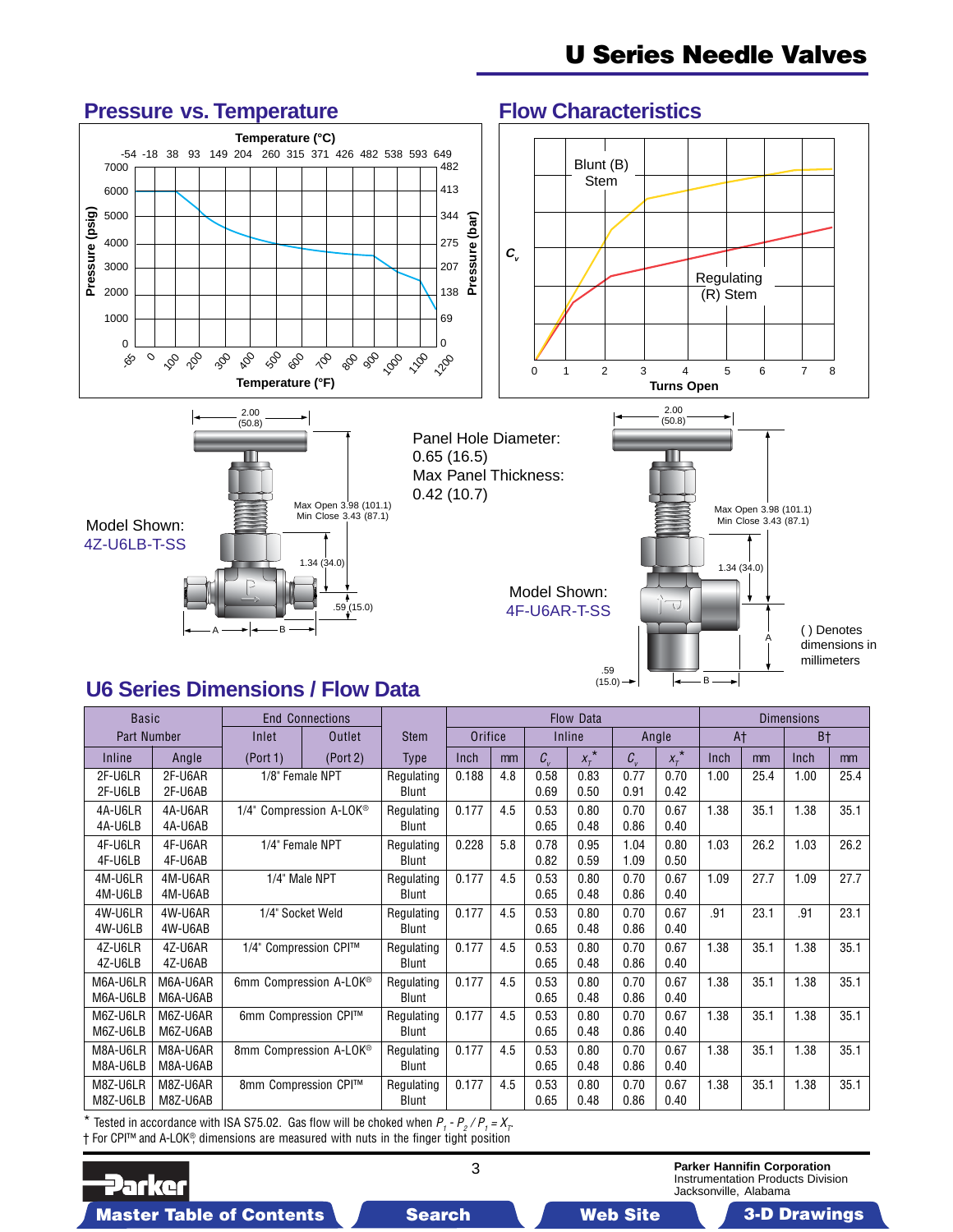## **U Series Needle Valves**





( ) Denotes dimensions in millimeters

## **U12 Series Dimensions / Flow Data**

| <b>Basic</b>             |                          | <b>End Connections</b>  |               |                            | Flow Data |     |                   |               |              |               |      |                | <b>Dimensions</b> |                |  |  |
|--------------------------|--------------------------|-------------------------|---------------|----------------------------|-----------|-----|-------------------|---------------|--------------|---------------|------|----------------|-------------------|----------------|--|--|
| <b>Part Number</b>       |                          | Inlet                   | <b>Outlet</b> | <b>Stem</b>                | Orifice   |     |                   | Inline        | Angle        |               |      | A <sup>+</sup> | B <sup>+</sup>    |                |  |  |
| Inline                   | Angle                    | (Port 1)                | (Port 2)      | <b>Type</b>                | Inch      | mm  | $\mathcal{C}_{v}$ | $X_T^{\star}$ | $C_{v}$      | $x_t^{\star}$ | Inch | mm             | Inch              | m <sub>m</sub> |  |  |
| 4A-U12LR<br>4A-U12LB     | 4A-U12AR<br>4A-U12AB     | 1/4" Compression A-LOK® |               | Regulating<br><b>Blunt</b> | 0.125     | 3.2 | 0.44<br>0.51      | 0.57<br>0.40  | 0.60<br>0.68 | 0.49<br>0.33  | 1.39 | 35.3           | 1.39              | 35.3           |  |  |
| 4F-U12LR<br>4F-U12LB     | 4F-U12AR<br>4F-U12AB     | 1/4" Female NPT         |               | Regulating<br><b>Blunt</b> | 0.250     | 6.4 | 0.94<br>1.03      | 0.65<br>0.60  | 1.25<br>1.37 | 0.55<br>0.51  | 1.13 | 28.7           | 1.13              | 28.7           |  |  |
| 4Z-U12LR<br>4Z-U12LB     | 4Z-U12AR<br>4Z-U12AB     | 1/4" Compression CPI™   |               | Regulating<br><b>Blunt</b> | 0.125     | 3.2 | 0.44<br>0.51      | 0.57<br>0.40  | 0.60<br>0.68 | 0.49<br>0.33  | 1.39 | 35.3           | 1.39              | 35.3           |  |  |
| 6A-U12LR<br>6A-U12LB     | 6A-U12AR<br>6A-U12AB     | 3/8" Compression A-LOK® |               | Regulating<br><b>Blunt</b> | 0.187     | 4.7 | 0.69<br>0.77      | 0.61<br>0.50  | 0.92<br>1.02 | 0.52<br>0.42  | 1.60 | 40.6           | 1.60              | 40.6           |  |  |
| 6F-U12LR<br>6F-U12LB     | 6F-U12AR<br>6F-U12AB     | 3/8" Female NPT         |               | Regulating<br>Blunt        | 0.312     | 7.9 | 1.19<br>1.31      | 0.78<br>0.80  | 1.58<br>1.74 | 0.66<br>0.68  | 1.30 | 33.0           | 1.30              | 33.0           |  |  |
| 6W-U12LR<br>6W-U12LB     | 6W-U12AR<br>6W-U12AB     | 3/8" Tube Socket Weld   |               | Regulating<br>Blunt        | 0.228     | 5.8 | 0.85<br>0.94      | 0.64<br>0.57  | 1.13<br>1.25 | 0.54<br>0.48  | 1.13 | 28.7           | 1.13              | 28.7           |  |  |
| 6Z-U12LR<br>6Z-U12LB     | 6Z-U12AR<br>6Z-U12AB     | 3/8" Compression CPI™   |               | Regulating<br><b>Blunt</b> | 0.187     | 4.7 | 0.69<br>0.77      | 0.61<br>0.50  | 0.92<br>1.02 | 0.52<br>0.42  | 1.60 | 40.6           | 1.60              | 40.6           |  |  |
| 8A-U12LR<br>8A-U12LB     | 8A-U12AR<br>8A-U12AB     | 1/2" Compression A-LOK® |               | Regulating<br>Blunt        | 0.250     | 6.4 | 0.94<br>1.03      | 0.65<br>0.60  | 1.25<br>1.37 | 0.55<br>0.51  | 1.49 | 37.8           | 1.49              | 37.8           |  |  |
| 8F-U12LR<br>8F-U12LB     | 8F-U12AR<br>8F-U12AB     | 1/2" Female NPT         |               | Regulating<br><b>Blunt</b> | 0.312     | 7.9 | 1.19<br>1.31      | 0.78<br>0.80  | 1.58<br>1.74 | 0.66<br>0.68  | 1.50 | 38.1           | 1.50              | 38.1           |  |  |
| 8W-U12LR<br>8W-U12LB     | 8W-U12AR<br>8W-U12AB     | 1/2" Tube Socket Weld   |               | Regulating<br>Blunt        | 0.312     | 7.9 | 1.19<br>1.31      | 0.78<br>0.80  | 1.58<br>1.74 | 0.66<br>0.68  | 1.25 | 31.8           | 1.25              | 31.8           |  |  |
| 8Z-U12LR<br>8Z-U12LB     | 8Z-U12AR<br>8Z-U12AB     | 1/2" Compression CPI™   |               | Regulating<br>Blunt        | 0.250     | 6.4 | 0.94<br>1.03      | 0.65<br>0.60  | 1.25<br>1.37 | 0.55<br>0.51  | 1.49 | 37.8           | 1.49              | 37.8           |  |  |
| M10A-U12LR<br>M10A-U12LB | M10A-U12AR<br>M10A-U12AB | 10mm Compression A-LOK® |               | Regulating<br><b>Blunt</b> | 0.250     | 6.4 | 0.94<br>1.03      | 0.65<br>0.60  | 1.25<br>1.37 | 0.55<br>0.51  | 1.53 | 38.9           | 1.53              | 38.9           |  |  |
| M10Z-U12LR<br>M10Z-U12LB | M10Z-U12AR<br>M10Z-U12AB | 10mm Compression CPI™   |               | Regulating<br>Blunt        | 0.250     | 6.4 | 0.94<br>1.03      | 0.65<br>0.60  | 1.25<br>1.37 | 0.55<br>0.51  | 1.53 | 38.9           | 1.53              | 38.9           |  |  |
| M12A-U12LR<br>M12A-U12LB | M12A-U12AR<br>M12A-U12AB | 12mm Compression A-LOK® |               | Regulating<br><b>Blunt</b> | 0.312     | 7.9 | 1.19<br>1.31      | 0.78<br>0.80  | 1.58<br>1.74 | 0.66<br>0.68  | 1.70 | 43.2           | 1.70              | 43.2           |  |  |
| M12Z-U12LR<br>M12Z-U12LB | M12Z-U12AR<br>M12Z-U12AB | 12mm Compression CPI™   |               | Regulating<br>Blunt        | 0.312     | 7.9 | 1.19<br>1.31      | 0.78<br>0.80  | 1.58<br>1.74 | 0.66<br>0.68  | 1.70 | 43.2           | 1.70              | 43.2           |  |  |
| M14A-U12LR<br>M14A-U12LB | M14A-U12AR<br>M14A-U12AB | 14mm Compression A-LOK® |               | Regulating<br>Blunt        | 0.312     | 7.9 | 1.19<br>1.31      | 0.78<br>0.80  | 1.58<br>1.74 | 0.66<br>0.68  | 1.70 | 43.2           | 1.70              | 43.2           |  |  |
| M14Z-U12LR<br>M14Z-U12LB | M14Z-U12AR<br>M14Z-U12AB | 14mm Compression CPI™   |               | Regulating<br>Blunt        | 0.312     | 7.9 | 1.19<br>1.31      | 0.78<br>0.80  | 1.58<br>1.74 | 0.66<br>0.68  | 1.70 | 43.2           | 1.70              | 43.2           |  |  |

\* Tested in accordance with ISA S75.02. Gas flow will be choked when  $P_1$ - $P_2$ / $P_1$  =  $x_r$ 

† For CPI™ and A-LOK®, dimensions are measured with nuts in the finger tight position

**Parker** 

Master Table of Contents **3. Dearch Master Table of Contents 3-D Drawings 3-D Drawings 3-D Drawings 3-D Drawings**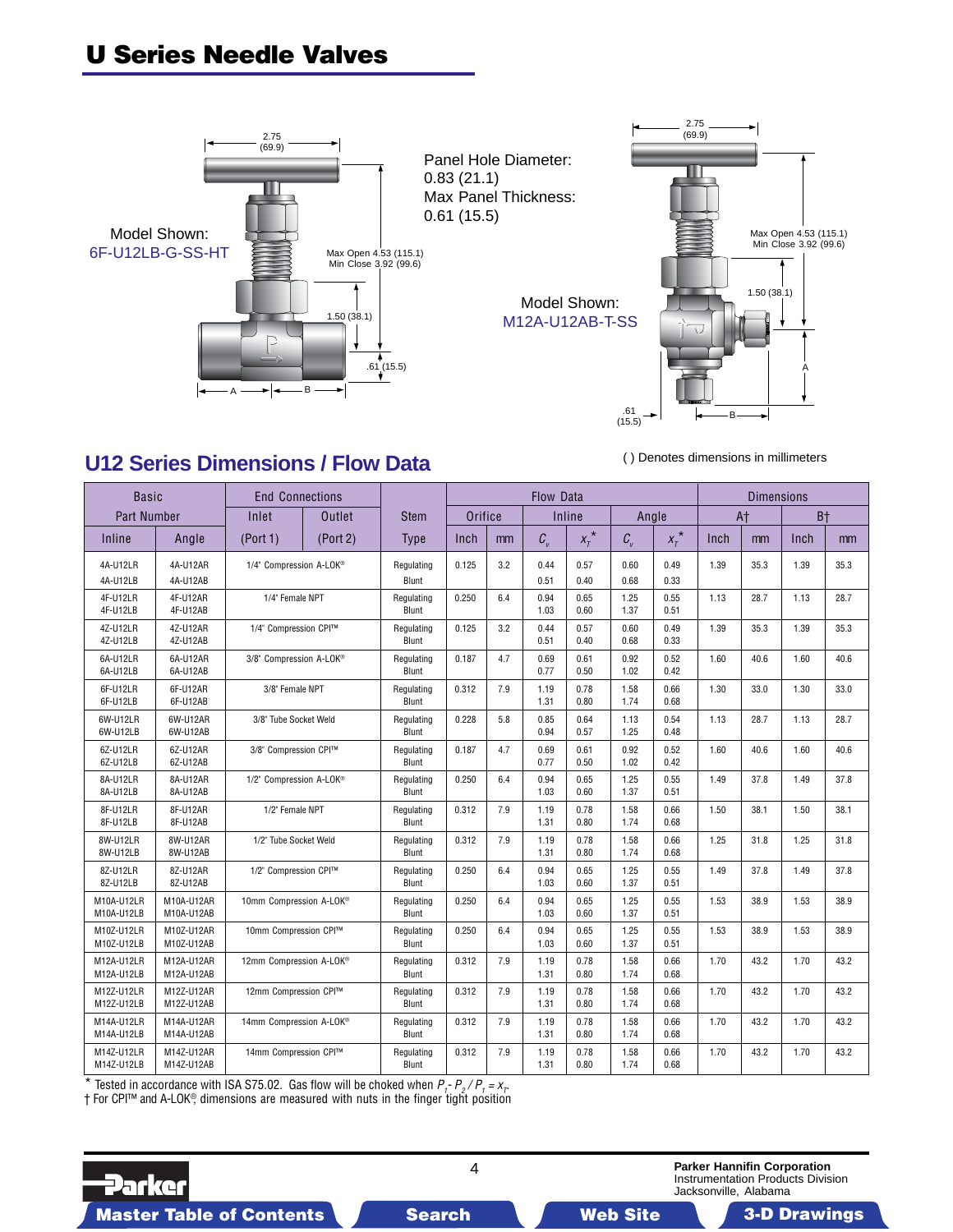## **U Series Needle Valves**



Panel Hole Diameter: 1.02 (25.9) Max Panel Thickness: 0.62 (15.7)



( ) Denotes dimensions in millimeters



## **U16 Series Dimensions / Flow Data**

| <b>Basic</b>               |                            | <b>End Connections</b>  |               |                     |         |      | Flow Data    |                      |              |                    | <b>Dimensions</b> |      |                |      |
|----------------------------|----------------------------|-------------------------|---------------|---------------------|---------|------|--------------|----------------------|--------------|--------------------|-------------------|------|----------------|------|
| <b>Part Number</b>         |                            | Inlet                   | <b>Outlet</b> | <b>Stem</b>         | Orifice |      |              | Inline               | Angle        |                    | A <sup>+</sup>    |      | B <sup>+</sup> |      |
| Inline                     | Angle                      | (Port 1)                | (Port 2)      | <b>Type</b>         | Inch    | mm   | $C_{v}$      | $x_{\tau}^{\;\star}$ | $C_{v}$      | $x^{\star}_{\tau}$ | Inch              | mm   | Inch           | mm   |
| 8A-U16LR<br>8A-U16LB       | 8A-U16AR<br>8A-U16AB       | 1/2" Compression A-LOK® |               | Regulating<br>Blunt | 0.394   | 10.0 | 1.59<br>1.90 | 0.73<br>0.95         | 2.11<br>2.53 | 0.62<br>0.81       | 1.97              | 50.0 | 1.97           | 50.0 |
| 8F-U16LR<br>8F-U16LB       | 8F-U16AR<br>8F-U16AB       | 1/2" Female NPT         |               | Regulating<br>Blunt | 0.437   | 11.1 | 1.82<br>2.67 | 0.72<br>0.80         | 2.42<br>3.55 | 0.61<br>0.68       | 1.56              | 39.6 | 1.56           | 39.6 |
| 8M-U16LR<br>8M-U16LB       | 8M-U16AR<br>8M-U16AB       | 1/2" Male NPT           |               | Regulating<br>Blunt | 0.437   | 11.1 | 1.82<br>2.67 | 0.72<br>0.80         | 2.42<br>3.55 | 0.61<br>0.68       | 1.92              | 48.8 | 1.92           | 48.8 |
| 8PSW-U16LR<br>8PSW-U16LB   | 8PSW-U16AR<br>8PSW-U16AB   | 1/2" Pipe Socket Weld   |               | Regulating<br>Blunt | 0.437   | 11.1 | 1.82<br>2.67 | 0.72<br>0.80         | 2.42<br>3.55 | 0.61<br>0.68       | 1.56              | 39.6 | 1.56           | 39.6 |
| 8W-U16LR<br>8W-U16LB       | 8W-U16AR<br>8W-U16AB       | 1/2" Tube Socket Weld   |               | Regulating<br>Blunt | 0.394   | 10.0 | 1.59<br>1.90 | 0.73<br>0.95         | 2.11<br>2.53 | 0.62<br>0.81       | 1.69              | 42.9 | 1.69           | 42.9 |
| 8Z-U16LR<br>8Z-U16LB       | 8Z-U16AR<br>8Z-U16AB       | 1/2" Compression CPI™   |               | Regulating<br>Blunt | 0.394   | 10.0 | 1.59<br>1.90 | 0.73<br>0.95         | 2.11<br>2.53 | 0.62<br>0.81       | 1.97              | 50.0 | 1.97           | 50.0 |
| 12A-U16LR<br>12A-U16LB     | 12A-U16AR<br>12A-U16AB     | 3/4" Compression A-LOK® |               | Regulating<br>Blunt | 0.437   | 11.1 | 1.82<br>2.67 | 0.72<br>0.80         | 2.42<br>3.55 | 0.61<br>0.68       | 1.97              | 50.0 | 1.97           | 50.0 |
| 12F-U16LR<br>12F-U16LB     | 12F-U16AR<br>12F-U16AB     | 3/4" Female NPT         |               | Regulating<br>Blunt | 0.437   | 11.1 | 1.82<br>2.67 | 0.72<br>0.80         | 2.42<br>3.55 | 0.61<br>0.68       | 1.63              | 41.4 | 1.63           | 41.4 |
| 12M-U16LR<br>12M-U16LB     | 12M-U16AR<br>12M-U16AB     | 3/4" Male NPT           |               | Regulating<br>Blunt | 0.437   | 11.1 | 1.82<br>2.67 | 0.72<br>0.80         | 2.42<br>3.55 | 0.61<br>0.68       | 1.63              | 41.4 | 1.63           | 41.4 |
| 12PSW-U16LR<br>12PSW-U16LB | 12PSW-U16AR<br>12PSW-U16AB | 3/4" Pipe Socket Weld   |               | Regulating<br>Blunt | 0.437   | 11.1 | 1.82<br>2.67 | 0.72<br>0.80         | 2.42<br>3.55 | 0.61<br>0.68       | 1.56              | 39.6 | 1.56           | 39.6 |
| 12W-U16LR<br>12W-U16LB     | 12W-U16AR<br>12W-U16AB     | 3/4" Tube Socket Weld   |               | Regulating<br>Blunt | 0.437   | 11.1 | 1.82<br>2.67 | 0.72<br>0.80         | 2.42<br>3.55 | 0.61<br>0.68       | 1.56              | 39.6 | 1.56           | 39.6 |
| 12Z-U16LR<br>12Z-U16LB     | 12Z-U16AR<br>12Z-U16AB     | 3/4" Compression CPI™   |               | Regulating<br>Blunt | 0.437   | 11.1 | 1.82<br>2.67 | 0.72<br>0.80         | 2.42<br>3.55 | 0.61<br>0.68       | 1.97              | 50.0 | 1.97           | 50.0 |
| 16A-U16LR<br>16A-U16LB     | 16A-U16AR<br>16A-U16AB     | 1" Compression A-LOK®   |               | Regulating<br>Blunt | 0.437   | 11.1 | 1.82<br>2.67 | 0.72<br>0.80         | 2.42<br>3.55 | 0.61<br>0.68       | 1.97              | 50.0 | 1.97           | 50.0 |
| 16F-U16LR<br>16F-U16LB     | 16F-U16AR<br>16F-U16AB     | 1" Female NPT           |               | Regulating<br>Blunt | 0.437   | 11.1 | 1.82<br>2.67 | 0.72<br>0.80         | 2.42<br>3.55 | 0.61<br>0.68       | 1.81              | 46.0 | 1.81           | 46.0 |
| 16M-U16LR<br>16M-U16LB     | 16M-U16AR<br>16M-U16AB     | 1" Male NPT             |               | Regulating<br>Blunt | 0.437   | 11.1 | 1.82<br>2.67 | 0.72<br>0.80         | 2.42<br>3.55 | 0.61<br>0.68       | 1.81              | 46.0 | 1.81           | 46.0 |
| 16Z-U16LR<br>16Z-U16LB     | 16Z-U16AR<br>16Z-U16AB     | 1" Compression CPI™     |               | Regulating<br>Blunt | 0.437   | 11.1 | 1.82<br>2.67 | 0.72<br>0.80         | 2.42<br>3.55 | 0.61<br>0.68       | 1.97              | 50.0 | 1.97           | 50.0 |
| M12A-U16LR<br>M12A-U16LB   | M12A-U16AR<br>M12A-U16AB   | 12mm Compression A-LOK® |               | Regulating<br>Blunt | 0.394   | 10.0 | 1.59<br>1.90 | 0.73<br>0.95         | 2.11<br>2.53 | 0.62<br>0.81       | 1.97              | 50.0 | 1.97           | 50.0 |
| M12Z-U16LR<br>M12Z-U16LB   | M12Z-U16AR<br>M12Z-U16AB   | 12mm Compression CPI™   |               | Regulating<br>Blunt | 0.394   | 10.0 | 1.59<br>1.90 | 0.73<br>0.95         | 2.11<br>2.53 | 0.62<br>0.81       | 1.97              | 50.0 | 1.97           | 50.0 |
| M20A-U16LR<br>M20A-U16LB   | M20A-U16AR<br>M20A-U16AB   | 20mm Compression A-LOK® |               | Regulating<br>Blunt | 0.437   | 11.1 | 1.82<br>2.67 | 0.72<br>0.80         | 2.42<br>3.55 | 0.61<br>0.68       | 1.97              | 50.0 | 1.97           | 50.0 |
| M20Z-U16LR<br>M20Z-U16LB   | M20Z-U16AR<br>M20Z-U16AB   | 20mm Compression CPI™   |               | Regulating<br>Blunt | 0.437   | 11.1 | 1.82<br>2.67 | 0.72<br>0.80         | 2.42<br>3.55 | 0.61<br>0.68       | 1.97              | 50.0 | 1.97           | 50.0 |
| M25A-U16LR<br>M25A-U16LB   | M25A-U16AR<br>M25A-U16AB   | 25mm Compression A-LOK® |               | Regulating<br>Blunt | 0.437   | 11.1 | 1.82<br>2.67 | 0.72<br>0.80         | 2.42<br>3.55 | 0.61<br>0.68       | 1.97              | 50.0 | 1.97           | 50.0 |
| M25Z-U16LR<br>M25Z-U16LB   | M25Z-U16AR<br>M25Z-U16AB   | 25mm Compression CPI™   |               | Regulating<br>Blunt | 0.437   | 11.1 | 1.82<br>2.67 | 0.72<br>0.80         | 2.42<br>3.55 | 0.61<br>0.68       | 1.97              | 50.0 | 1.97           | 50.0 |

\* Tested in accordance with ISA S75.02. Gas flow will be choked when  $P_1$ - $P_2$ / $P_1$  =  $x_r$ † For CPI™ and A-LOK®, dimensions are measured with nuts in the finger tight position

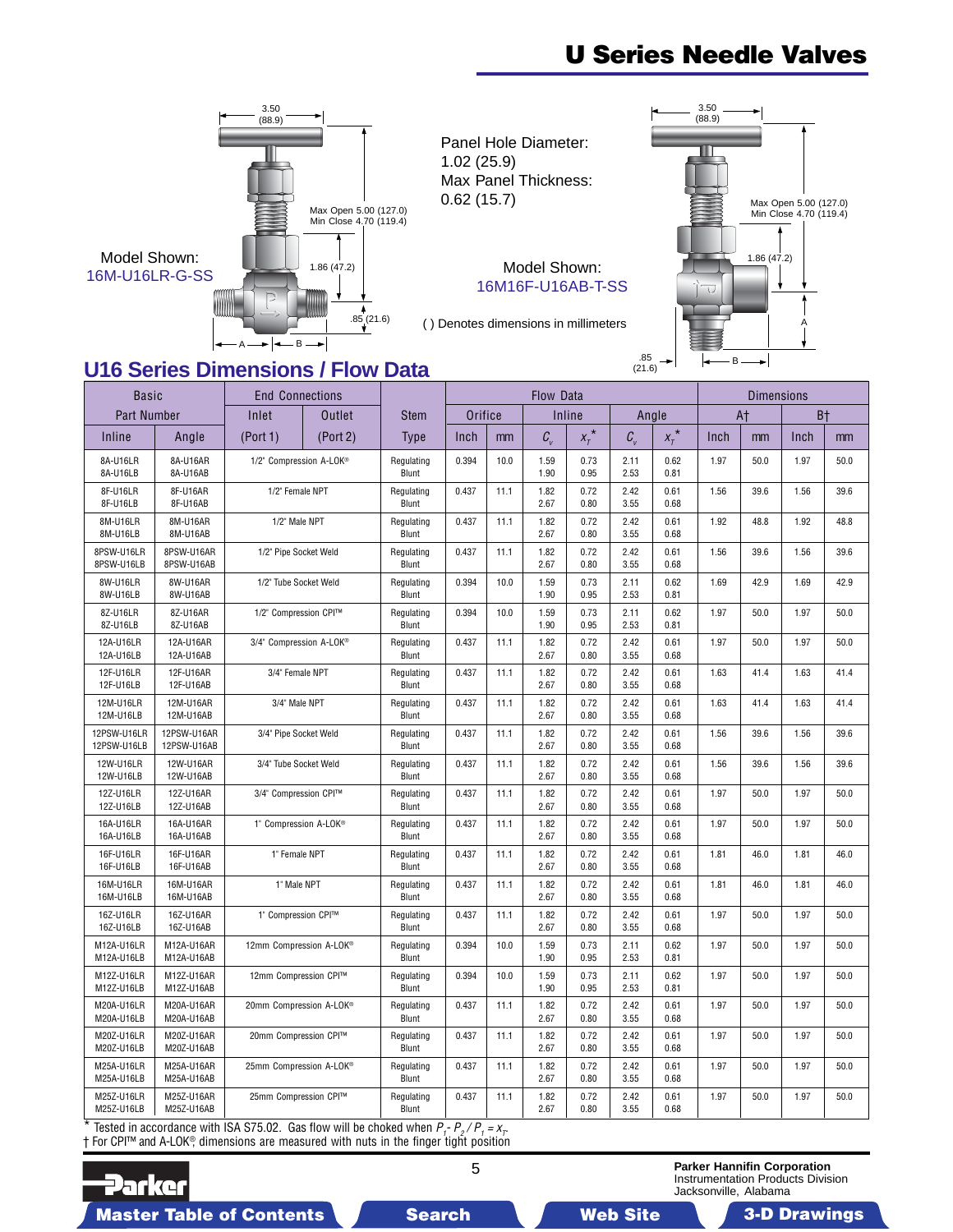## **How to Order**

The correct part number is easily derived from the following number sequence. The six product characteristics required are coded as shown below. \*Note: If the inlet and outlet ports are the same, eliminate the outlet port designator.



Describes an angle pattern U6 Series needle valve equipped with 1/4" CPI™ compression inlet and outlet ports, a regulating stem type, Grafoil® packing, stainless steel construction.

| Inlet Port                                                                                                             | 2<br><b>Outlet Port</b>                                                                                                                                          |                                          | Stem Type                       | 5<br>Packing                           | 6<br><b>Body Material</b>  |  |  |
|------------------------------------------------------------------------------------------------------------------------|------------------------------------------------------------------------------------------------------------------------------------------------------------------|------------------------------------------|---------------------------------|----------------------------------------|----------------------------|--|--|
|                                                                                                                        | 2F, 4A, 4F, 4M, 4W, 4Z,<br><b>M6A, M6Z, M8A, M8Z</b><br>4A, 4F, 4Z, 6A, 6F, 6W, 6Z,<br>8A, 8F, 8W, 8Z, 10A, 10Z, 12A, 12Z,<br>M10A, M10Z, M12A, M12Z, M14A, M14Z | U6A<br>U6L<br><b>U12A</b><br><b>U12L</b> | $B - Blunt$<br>$R$ - Regulating | T - PTFE<br>$G -$ Grafoil <sup>®</sup> | <b>SS-</b> Stainless Steel |  |  |
| 8A, 8F, 8M, 8PSW, 8W, 8Z, 12A, 12F,<br>12M, 12PSW, 12W, 12Z, 16A, 16F, 16M,<br>16Z, M12A, M12Z, M20A, M20Z, M25A, M25Z |                                                                                                                                                                  | <b>U16A</b><br><b>U16L</b>               |                                 |                                        |                            |  |  |

## **How to Order Options**

**High Temperature** - Add the suffix **-HT** to the end of the part number to receive valves with a 316 stainless steel lower stem and stainless steel handle. Example: 4M-U6LB-G-SS**-HT**

**Oxygen Cleaning** - Add the suffix **-C3** to the end of the part number to receive valves cleaned and assembled for oxygen service in accordance with Parker Specification ES8003. Example: 8A-U12LR-T-SS**-C3**

**Stainless Steel Bar Handle** - To obtain valves with stainless steel bar handle, add the suffix **-ST** to the end of the part number. Example: 12Z-U16AB-T-SS-**ST**

## **How to Order Maintenance Kits**

**Stainless Steel T-Bar Handles with Handle Screw** - U6: V4-BAR-HANDLE-SS; U12:U12-BAR-HANDLE-SS; U16: U16-BAR-HANDLE-SS

**Aluminum T-Bar Handles with Handle Screw** - U6: V4-BAR-HANDLE-AL; U12:U12-BAR-HANDLE-AL; U16: U16-BAR-HANDLE-AL

**Panel Mounting Nuts** - U6: U6-LOCKNUT; U12: U12-LOCKNUT; U16: U16-LOCKNUT

**PTFE Packing Kits** - Consists of One PTFE Packing; One Dust Seal; Maintenance Instructions. Kit-Valve Series-T. Example: **KIT-U12-T**

**Grafoil® Packing Kits** - Consists of One Grafoil® Packing; One Dust Seal; Maintenance Instructions. Kit-Valve Series-G. Example: **KIT-U16-G**

Grafoil® is a registered trademark of UCAR Carbon Technology Corporation

| <b>WARNING</b>                                                                                                                                                                                                                                                                                                                                                                                                                                                                                                                                                                                                                                                                                                                                                                                                                                                                                                             |   |                                                                                                  |  |  |  |  |  |  |  |
|----------------------------------------------------------------------------------------------------------------------------------------------------------------------------------------------------------------------------------------------------------------------------------------------------------------------------------------------------------------------------------------------------------------------------------------------------------------------------------------------------------------------------------------------------------------------------------------------------------------------------------------------------------------------------------------------------------------------------------------------------------------------------------------------------------------------------------------------------------------------------------------------------------------------------|---|--------------------------------------------------------------------------------------------------|--|--|--|--|--|--|--|
| FAILURE, IMPROPER SELECTION OR IMPROPER USE OF THE PRODUCTS AND/OR SYSTEMS DESCRIBED HEREIN OR RELATED ITEMS CAN CAUSE DEATH, PERSONAL<br>INJURY AND PROPERTY DAMAGE.                                                                                                                                                                                                                                                                                                                                                                                                                                                                                                                                                                                                                                                                                                                                                      |   |                                                                                                  |  |  |  |  |  |  |  |
| This document and other information from Parker Hannifin Corporation, its subsidiaries and authorized distributors provide product and/or system options for further investigation by users<br>having technical expertise. It is important that you analyze all aspects of your application and review the information concerning the product or system in the current product catalog. Due to<br>the variety of operating conditions and applications for these products or systems, the user, through its own analysis and testing, is solely responsible for making the final selection of the<br>products and systems and assuring that all performance, safety and warning requirements of the application are met.<br>The products described herein, including without limitation, product features, specifications, designs, availability and pricing, are subject to change by Parker Hannifin Corporation and its |   |                                                                                                  |  |  |  |  |  |  |  |
| subsidiaries at any time without notice.<br>© Copyright 2004, Parker Hannifin Corporation. All Rights Reserved.                                                                                                                                                                                                                                                                                                                                                                                                                                                                                                                                                                                                                                                                                                                                                                                                            |   |                                                                                                  |  |  |  |  |  |  |  |
|                                                                                                                                                                                                                                                                                                                                                                                                                                                                                                                                                                                                                                                                                                                                                                                                                                                                                                                            |   |                                                                                                  |  |  |  |  |  |  |  |
| <b>Example:</b>                                                                                                                                                                                                                                                                                                                                                                                                                                                                                                                                                                                                                                                                                                                                                                                                                                                                                                            | 6 | <b>Parker Hannifin Corporation</b><br>Instrumentation Products Division<br>Jacksonville, Alabama |  |  |  |  |  |  |  |

Master Table of Contents **3. Dearch Master Table of Contents 3-D Drawings Search** Master Table of Contents 3-D Drawings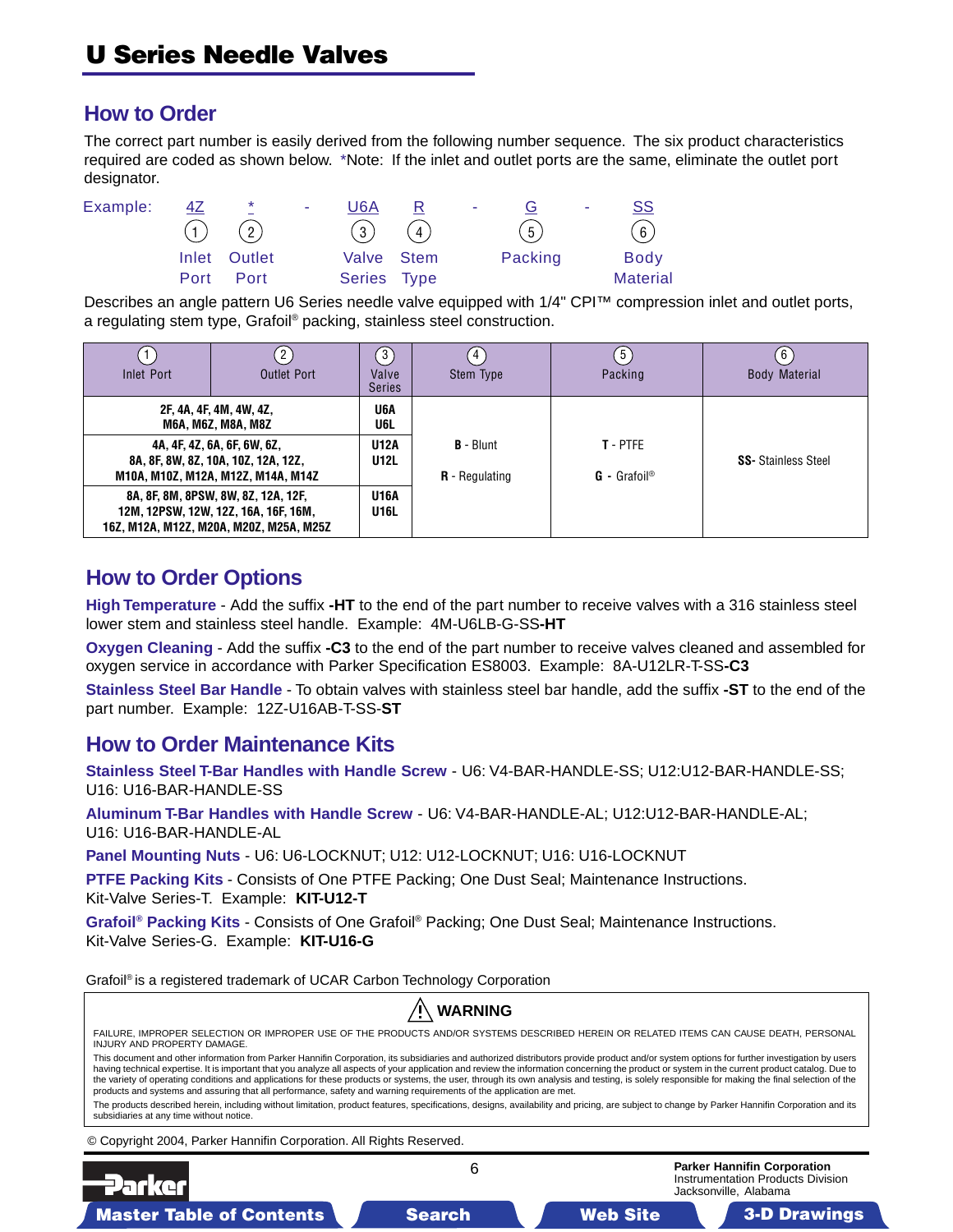The items described in this document and other documents or descriptions provided by Parker Hannifin Corporation, its subsidiaries and its authorized distributors are hereby offered for sale at prices to be established by Parker Hannifin Corporation, its subsidiaries and its authorized distributors. This offer and its acceptance by any customer ("Buyer") shall be governed by all of the following Terms and Conditions. Buyer's order for any such items, when communicated to Parker Hannifin Corporation, its subsidiary or an authorized distributor ("Seller") verbally or in writing, shall constitute acceptance of this offer.

1. Terms and Conditions of Sale: All descriptions, quotations, proposals, offers, acknowledgments, acceptances and sales of Seller's products are subject to and shall be governed exclusively by the terms and conditions stated herein. Buyer's acceptance of any offer to sell is limited to these terms and conditions. Any terms or conditions in addition to, or inconsistent with those stated herein, proposed by Buyer in any acceptance of an offer by Seller, are hereby objected to. No such additional, different or inconsistent terms and conditions shall become part of the contract between Buyer and Seller unless expressly accepted in writing by Seller. Seller's acceptance of any offer to purchase by Buyer is expressly conditional upon Buyer's assent to all the terms and conditions stated herein, including any terms in addition to, or inconsistent with those contained in Buyer's offer, Acceptance of Seller's products shall in all events constitute such assent.

2. Payment: Payment shall be made by Buyer net 30 days from the date of delivery of the items purchased hereunder. Amounts not timely paid shall bear interest at the maximum rate permitted by law for each month or portion thereof that the Buyer is late in making payment. Any claims by Buyer for omissions or shortages in a shipment shall be waived unless Seller receives notice thereof within 30 days after Buyer's receipt of the shipment.

3. Delivery: Unless otherwise provided on the face hereof, delivery shall be made F.O.B. Seller's plant. Regardless of the method of delivery, however, risk of loss shall pass to Buyer upon Seller's delivery to a carrier. Any delivery dates shown are approximate only and Seller shall have no liability for any delays in delivery.

4. Warranty: Seller warrants that items sold hereunder shall be free from defects in material or workmanship. THIS WARRANTY COMPRISES THE SOLE AND ENTIRE WARRANTY PERTAINING TO ITEMS PRO-VIDED HEREUNDER. SELLER MAKES NO OTHER WARRANTY, GUARANTEE, OR REPRESENTATION OF ANY KIND WHATSOEVER. ALL OTHER WARRANTIES, INCLUDING BUT NOT LIMITED TO, MERCHANTABILITY AND FITNESS FOR PURPOSE, WHETHER EX-PRESS, IMPLIED, OR ARISING BY OPERATION OF LAW, TRADE USAGE, OR COURSE OF DEALING ARE HEREBY DISCLAIMED.

NOTWITHSTANDING THE FOREGOING, THERE ARE NO WARRAN-TIES WHATSOEVER ON ITEMS BUILT OR ACQUIRED WHOLLY OR PARTIALLY, TO BUYER'S DESIGNS OR SPECIFICATIONS.

5. Limitation Of Remedy: SELLER'S LIABILITY ARISING FROM OR IN ANY WAY CONNECTED WITH THE ITEMS SOLD OR THIS CONTRACT SHALL BE LIMITED EXCLUSIVELY TO REPAIR OR REPLACEMENT OF THE ITEMS SOLD, AT SELLER'S SOLE OPTION. IN NO EVENT SHALL SELLER BE LIABLE FOR ANY INCIDENTAL, CONSEQUEN-TIAL OR SPECIAL DAMAGES OF ANY KIND OR NATURE WHATSO-EVER, INCLUDING BUT NOT LIMITED TO LOST PROFITS ARISING FROM OR IN ANY WAY CONNECTED WITH THIS AGREEMENT OR ITEMS SOLD HEREUNDER, WHETHER ALLEGED TO ARISE FROM BREACH OF CONTRACT, EXPRESS OR IMPLIED WARRANTY, OR IN TORT, INCLUDING WITHOUT LIMITATION, NEGLIGENCE, FAILURE TO WARN OR STRICT LIABILITY.

6. Changes, Reschedules and Cancellations: Buyer may request to modify the designs or specifications for the items sold hereunder as well as the quantities and delivery dates thereof, or may request to cancel all or part of this order, however, no such requested modification or cancellation shall become part of the contract between Buyer and Seller unless accepted by Seller in a written amendment to this Agreement. Acceptance of any such requested modification or cancellation shall be at Seller's discretion, and shall be upon such terms and conditions as Seller may require.

7. Special Tooling: A tooling charge may be imposed for any special tooling, including without limitation, dies, fixtures, molds and patterns, acquired to manufacture items sold pursuant to this contract. Such special tooling shall be and remain Seller's property notwithstanding payment of any charges by Buyer. In no event will Buyer acquire any interest in apparatus belonging to Seller which is utilized in the manufacture of the items sold hereunder, even if such apparatus has been specially converted or adapted for such manufacture and not withstanding any charges paid by Buyer. Unless otherwise agreed, Seller shall have the right to alter, discard or otherwise dispose of any special tooling or other property in its sole discretion at any time.

8. Buyer's Property: Any designs, tools, patterns, materials, drawings, confidential information or equipment furnished by Buyer or any other items which become Buyer's property, may be considered obsolete and may be destroyed by Seller after two (2) consecutive years have elapsed without Buyer placing an order for the items which are manufactured using such property, Seller shall not be responsible for any loss or damage to such property while it is in Seller's possession or control.

9. Taxes: Unless otherwise indicated on the face hereof, all prices and charges are exclusive of excise, sales, use, property, occupational or like taxes which may be imposed by any taxing authority upon the manufacture, sale or delivery of the items sold hereunder. If any such taxes must be paid by Seller or if Seller is liable for the collection of such tax, the amount thereof shall be in addition to the amounts for the items sold. Buyer agrees to pay all such taxes or to reimburse Seller therefore upon receipt of its invoice. If Buyer claims exemption from any sales, use or other tax imposed by any taxing authority, Buyer shall save Seller harmless from and against any such tax, together with any interest or penalties thereon which may be assessed if the items are held to be taxable.

10. Indemnity For Infringement of Intellectual Property Rights: Seller shall have no liability for infringement of any patents, trademarks, copyrights, trade dress, trade secrets or similar rights except as provided in this Part 10. Seller will defend and indemnify Buyer against allegations of infringement of U.S. Patents, U.S. Trademarks, copyrights, trade dress and trade secrets (hereinafter 'Intellectual Property Rights'). Seller will defend at its expense and will pay the cost of any settlement or damages awarded in an action brought against Buyer based on an allegation that an item sold pursuant to this contract infringes the Intellectual Property Rights of a third party. Seller's obligation to defend and indemnify Buyer is contingent on Buyer notifying Seller within ten (10) days after Buyer becomes aware of such allegations of infringement, and Seller having sole control over the defense of any allegations or actions including all negotiations for settlement or compromise. If an item sold hereunder is subject to a claim that it infringes the Intellectual Property Rights of a third party, Seller may, at its sole expense and option, procure for Buyer the right to continue using said item, replace or modify said item so as to make it noninfringing, or offer to accept return of said item and return the purchase price less a reasonable allowance for depreciation. Notwithstanding the foregoing, Seller shall have no liability for claims of infringement based on information provided by Buyer, or directed to items delivered hereunder for which the designs are specified in whole or part by Buyer, or infringements resulting from the modification, combination or use in a system of any item sold hereunder. The foregoing provisions of this Part 10 shall constitute Seller's sole and exclusive liability and Buyer's sole and exclusive remedy for infringement of Intellectual Property Rights.

If a claim is based on information provided by Buyer or if the design for an item delivered hereunder is specified in whole or in part by Buyer, Buyer shall defend and indemnify Seller for all costs, expenses or judgments resulting from any claim that such item infringes any patent, trademark, copyright, trade dress, trade secret or any similar right.

11. Force Majeure: Seller does not assume the risk of and shall not be liable for delay or failure to perform any of Seller's obligations by reason of circumstances beyond the reasonable control of Seller (hereinafter 'Events of Force Majeure'). Events of Force Majeure shall include without limitation, accidents, acts of God, strikes or labor disputes, acts, laws, rules or regulations of any government or government agency, fires, floods, delays or failures in delivery of carriers or suppliers, shortages of materials and any other cause beyond Seller's control.

12. Entire Agreement/Governing Law: The terms and conditions set forth herein, together with any amendments, modifications and any different terms or conditions expressly accepted by Seller in writing, shall constitute the entire Agreement concerning the items sold, and there are no oral or other representations or agreements which pertain thereto. This Agreement shall be governed in all respects by the law of the State of Ohio. No actions arising out of the sale of the items sold hereunder or this Agreement may be brought by either party more than two (2) years after the cause of action accrues.

11/98-P

Parker Master Table of Contents **Master Table of Contents 3-D Drawings Search Master T Web Site able of Contents 3-D Drawings** 



7 **Parker Hannifin Corporation** Instrumentation Products Division Jacksonville, Alabama